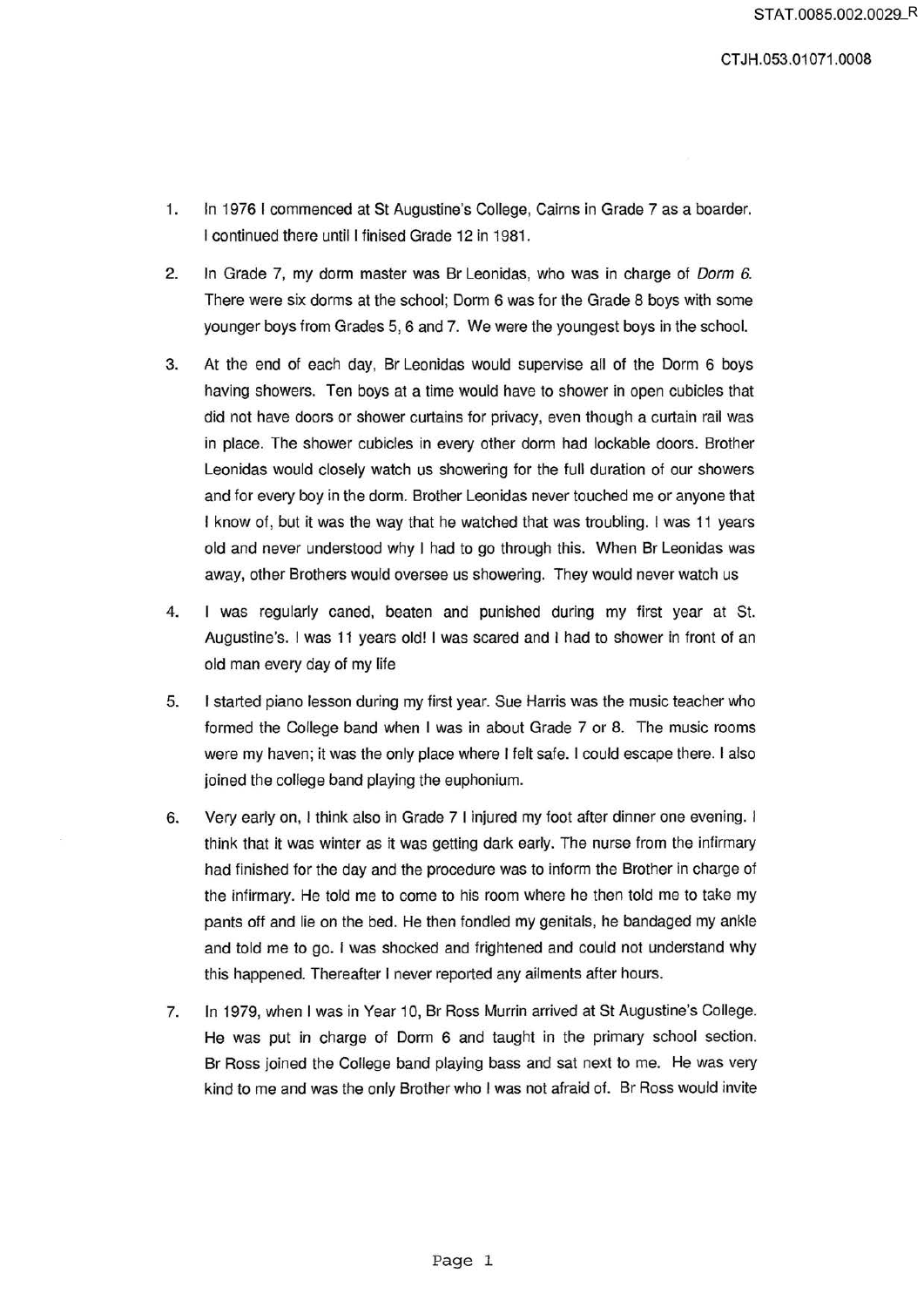## CT JH.053.01071.0009

me back to his bedroom to talk about music and the band. I started going to see Br Ross in his bedroom attached to dorm 6, during the night time study period.

- 8. I recall on a number of different occasions, Brother Andrew came into Br Ross' room whilst I was there. I would be sitting on the bed talking with Br Ross and he would come in and get extremely angry. He would stay but I would be ordered to leave. Br Ross would always invite me back after this.
- 9. At the end of Year 11, in 1980, or the beginning of Year 12 in 1981, I was in Br Ross' bedroom. Br Ross appeared to have been drinking, and we were talking, as usual. Br Ross put his hands down the front of my pants and touched my genitals. He also tried to kiss me. I was terrified and moved away from him Br Ross became very angry and started swearing at me, and told me to get out. I was shocked and afraid and ran out of the room and back to my own dorm.
- 10. After this, I became even more terrified of the Brothers. Br Ross was the only Brother I had trusted. He betrayed my friendship and my trust. I could not understand how this happened. My one point of refuge was no longer available to me. For the rest of my time at Saint Augustine's I was miserable.
- 11. By the end of Year 12, my marks had fallen dramatically. I failed almost every subject. Prior to this, I had been receiving 4s, 5s and 6s, which were above average. I remember I wasn't even allowed to attend a talk from St. Johns College at the University of Queensland. When I tried to attend I was ordered to leave the room by Brother Gerald. During grade 11 I was coming third in the Modern History class that was taught by Brother Peter Rodney. It was my favourite subject. I had been receiving 5's and 6's and I really looked up to him. So much so, thirty years on I have still got assignments from this subject with his comments. After the Ross Murrin incident, Brother Peter Rodney began failing me in this subject
- 12. I remember hearing that Br Ross had sexually abused a Grade 8 boy from his dorm on a school camp, and that the boy's parents had reported it to the Brothers. I remember finding out in front of the refectory before breakfast one morning. The whole school was talking about it. From memory, Brother Ross was removed as the Dorm the dorm master following this incident.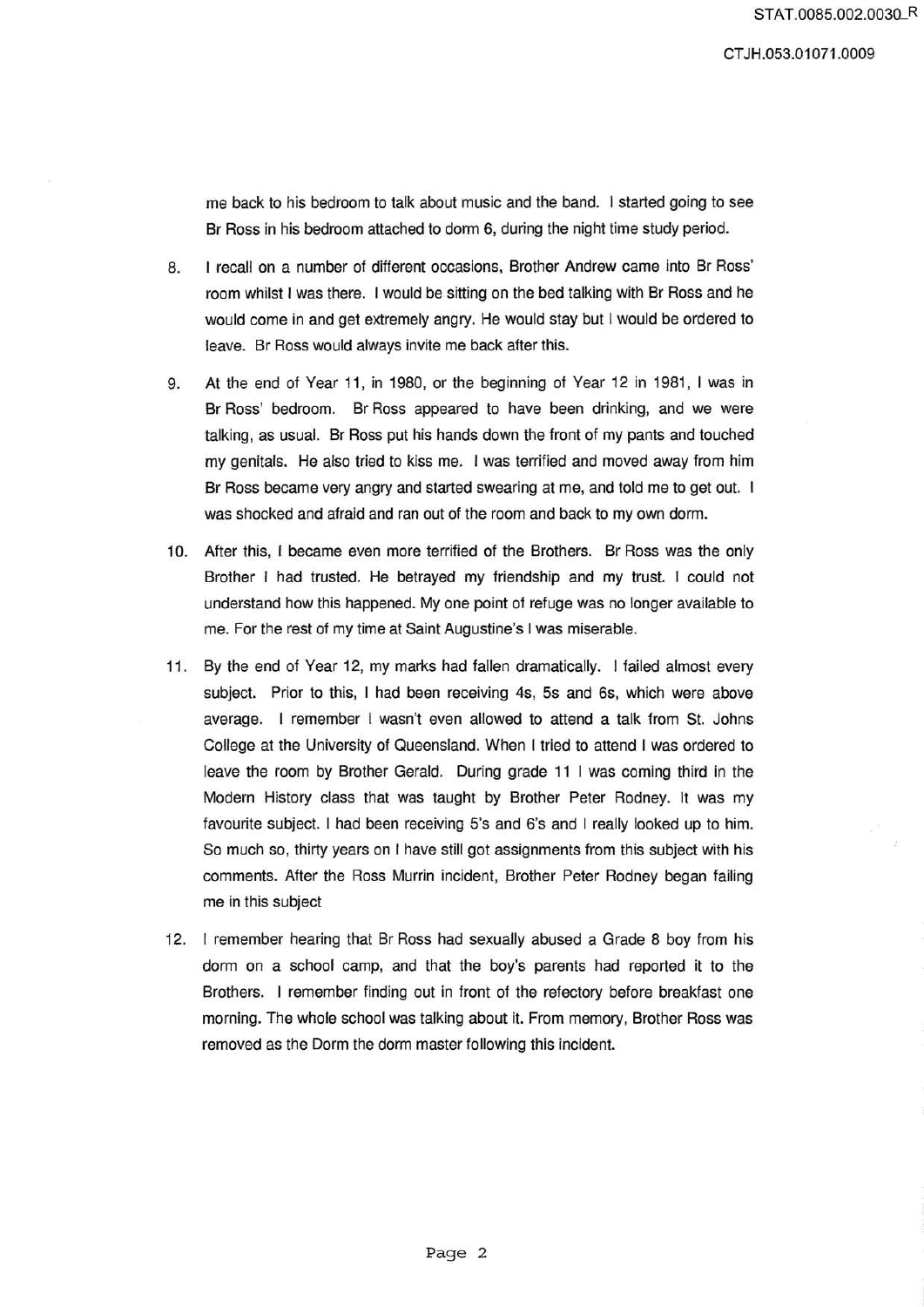## CT JH .053.01071 .0010

- 13. At the end of 1981, Br Gerald and Br Murrin were transferred It was generally known amongst the boarders that it was because of the Grade 8 boy's parents complaining.
- 14. As of today my life is wrecked. Brother Ross is in jail having been convicted of multiple charges relating to child sexual assault. Brother Peter Rodney has had a very successful career with the Marist Brothers, Brother Gerald was awarded an OAM and Brother Andrew lives in a beautiful vineyard. I am angry with the injustice of this.
- 15. After school I started in the **REDACTED** as **REDACTED** . I left this after 6 weeks.
- 16. I then got a job at the **REDACTED** in Mackay. I discovered alcohol at this time began drinking heavily, behaving badly and was subsequently sacked.
- 17. Following this I worked in Brisbane in a number of dead end jobs. I lived an itinerant lifestyle sleeping on the floor of mates places who were living in Brisbane, until I wore out my welcome.
- 18. In 1985 I got a job at the **REDACTED** as a **REDACTED**. I almost lost my job on many occasions because of my problems with alcohol. I would drink heavily and then become very angry and take my anger out on my co-workers. I started saying inappropriate things to people in authority, and rebelling against my teachers.
- 19. I scraped through **REDAC** and managed to complete my training at the end of 1988.
- 20. In 1989, whilst working part time as a **RED**. I commenced a Bacheolr of Commerce at Griffith University. I failed a number of subjects and was excluded two or three times without completing a degree.
- 21. Between 1991 and 19971 was employed at subsequently for a client of that firm. REDACTED firm and then
- 22. I married my first wife in 1994. We separated in 1995 and then divorced in 1996. I was always angry and withdrawn. Our relationship deteriorated and she left me
- 23. When my wife and I divorced, she took everything. She took our house on five acres in **REDAC**. I lost everything.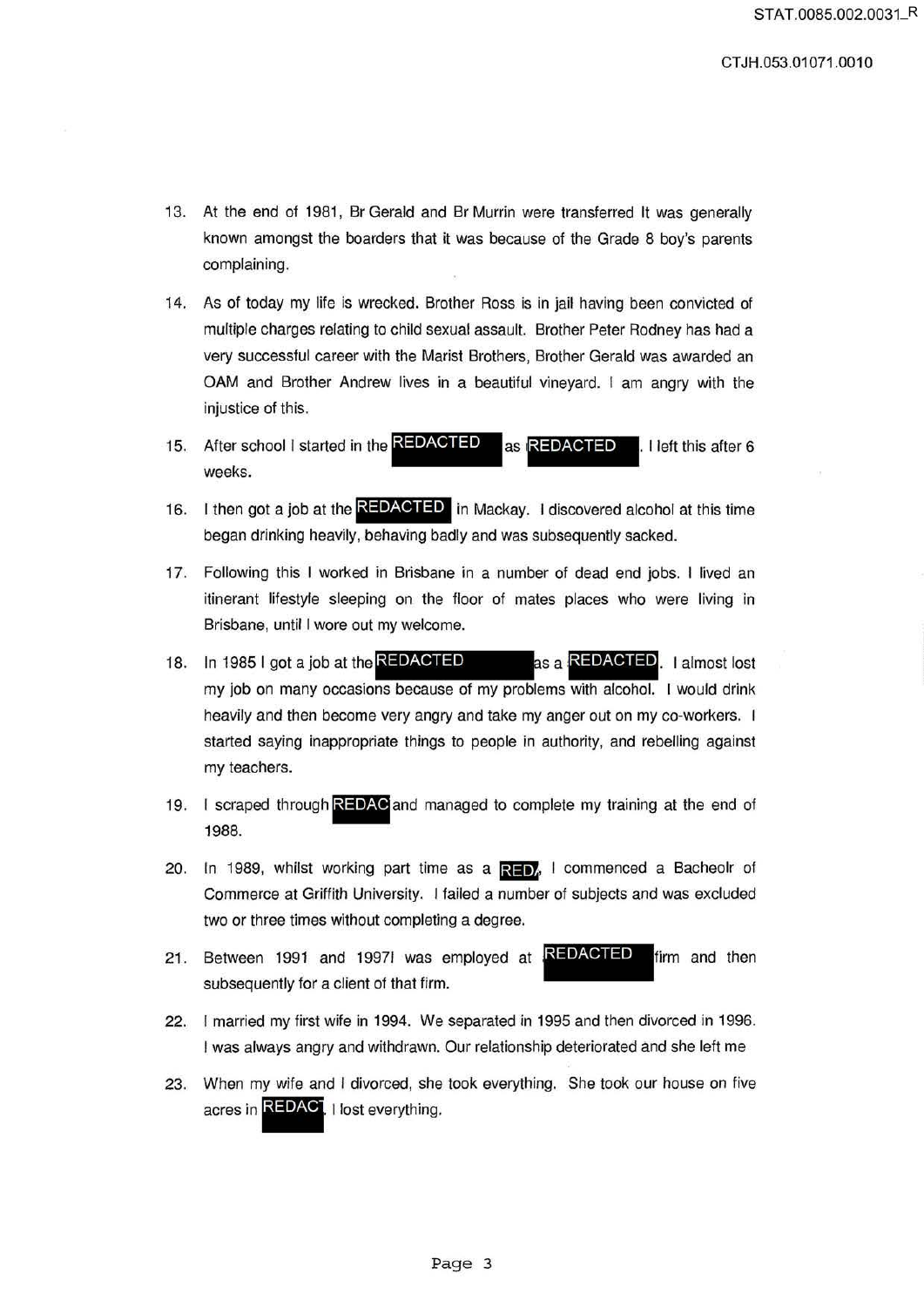- 24. I still had not finished my Commerce degree. I had been kicked out of university three times for failing subjects.
- 25. In 1997, I was also declared bankrupt.
- 26. In late 1997 I moved to the country and retrained as a  $REDA$  and worked at REDACTED
- 27. In 1998, I returned to university on a part-time basis. At the end of 1999, I finally finished my degree, which had taken 10 years to complete.
- 28. I have been working as an **REDACTE** since 2000. I am a member of the REDACTED
- 29. In 2001 I married my current wife.
- 30. I have great difficulties with trusting people. I find that I cannot open up or let anyone close to me. My wife tells me that I am susceptible to being taken advantage of by dominant men. This has indeed happened with bad business relationships over the years, that have always ended in disaster for me.
- 31. As I have gotten older, I have abused alcohol less. Instead, I abuse food.
- 32. After our son was born in 2009, I started thinking more and more about the abuse I suffered at Saint Augustine's. I was afraid for my son and could not imagine sending him to a Catholic school.
- 33. I decided to return my school magazines to St Augustine's and I wrote a letter to Br Michael Green, who is the current headmaster of the school.
- 34. I also telephoned John Doolan, who is the current deputy headmaster. I told him that I had been abused while I was at St Augustine's. John told me that there was no protocol to deal with my complaint, and gave me a 1800 number for Towards Healing in Brisbane. When I telephoned, there was just an answering service and I became so angry I just hung up. I then made a few more calls and came into contact with Br Alexis Turton.
- 35. I have recently become aware of a news story about St Saviour's Catholic school in Toowoomba. This made me extremely angry that the Catholic Church was still covering up abuse, even today.